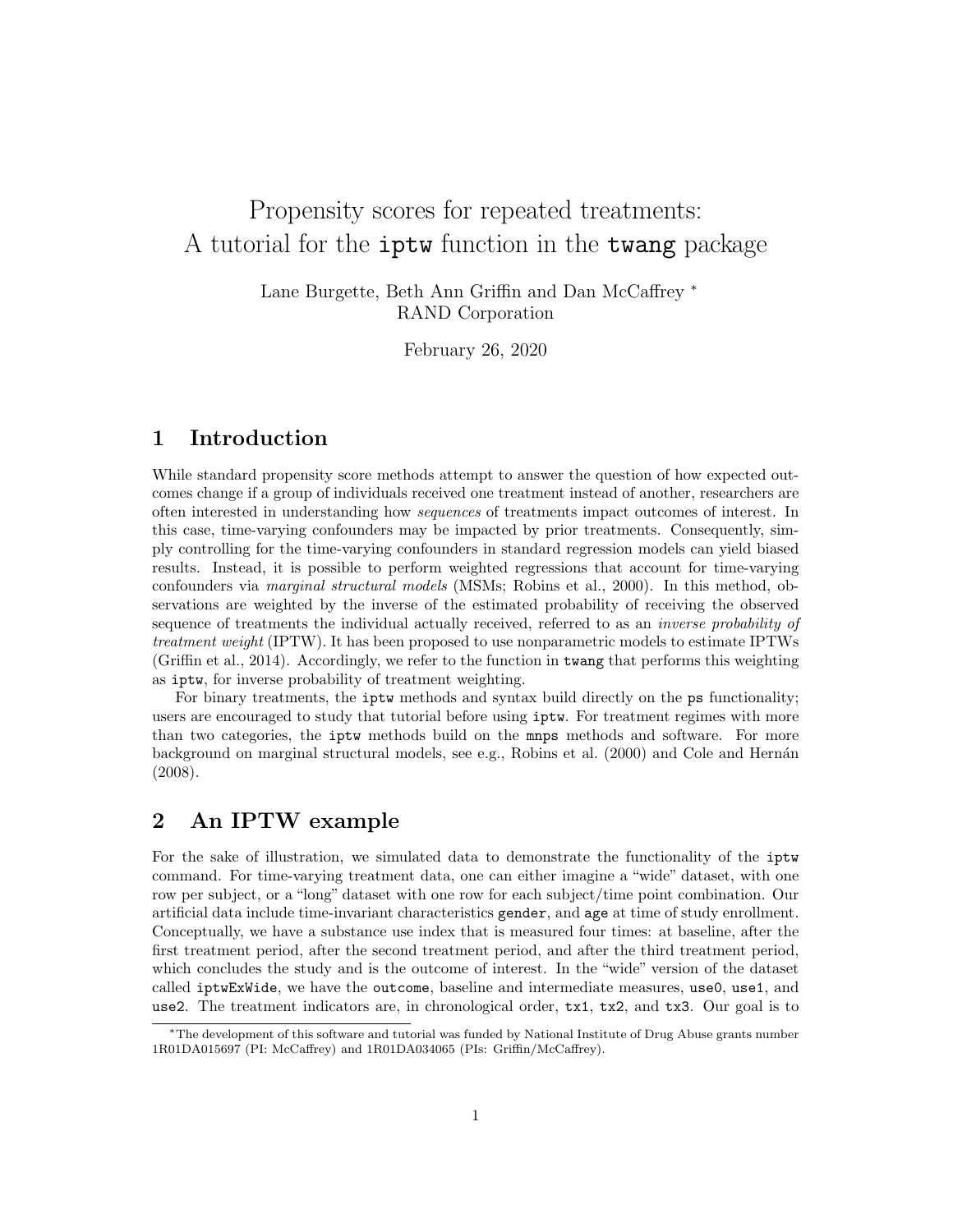estimate the average effect of each additional dose of treatment on substance use measured at the end of the study (which is recorded in outcome).

The "long" format data have a somewhat different form, and are included in the data object iptwExLong. For the long format, the outcomes are split from the covariates, and are available as iptwExLong\$outcome. Similarly, the covariates and treatment indicators are available in covariates, which includes data elements gender, age, use, and tx; these include the same information as the wide version. Additionally, the long version contains elements ID (an individual-level identifier) and time, which corresponds to the study period.

One of the benefits of GBM for applied researchers is the automatic handling of missing data. For MSMs, however, this does not extend to partially observed treatment histories. We assume throughout that missingness exists only in the covariates.

#### 2.1 Fitting the model

To begin, we will work with the "wide" version of the data, which are available after loading the twang package:

```
> library(twang)
> data(iptwExWide)
```
Next, we can fit the model using the iptw function. Unlike for the standard ps function, we are only able to use a single stop.method at a time. The treatment assignment models are specified as a list of formulas, starting at the earliest time period. For coding parsimony, terms that should appear in all of the formulas can be specified once via a one-sided formula using the timeInvariant argument. Similarly, including treatment indicators from previous models is achieved by setting priorTreatment = TRUE. Finally, if all terms included at period  $t$  should be included in the period  $t + 1$  model (as is typically the case in MSM models), setting cumulative = TRUE automatically includes all elements on the right-hand side of previous models.

Thus, the model

```
> iptw.Ex \le iptw(list(tx1 \degree use0 + gender + age,
+ tx2 ~ use1 + use0 + tx1 + gender + age,
+ tx3 x3 x82 + use1 + use0 + tx2 + tx1 + gender + age),
+ timeInvariant ~ gender + age,
+ data = iptwExWide,
+ cumulative = FALSE,
+ priorTreatment = FALSE,
             verbose = FALSE,
+ stop.method = "es.max",
+ n.trees = 5000)
```
can be specified more simply as:

```
> iptw.Ex <- iptw(list(tx1 ~ use0, tx2 ~ use1, tx3 ~ use2),
+ timeInvariant ~ gender + age,
+ data = iptwExWide,
+ cumulative = TRUE,
+ priorTreatment = TRUE,
              verbose = FALSE,
+ stop.method = "es.max",
             n.trees = 5000)
```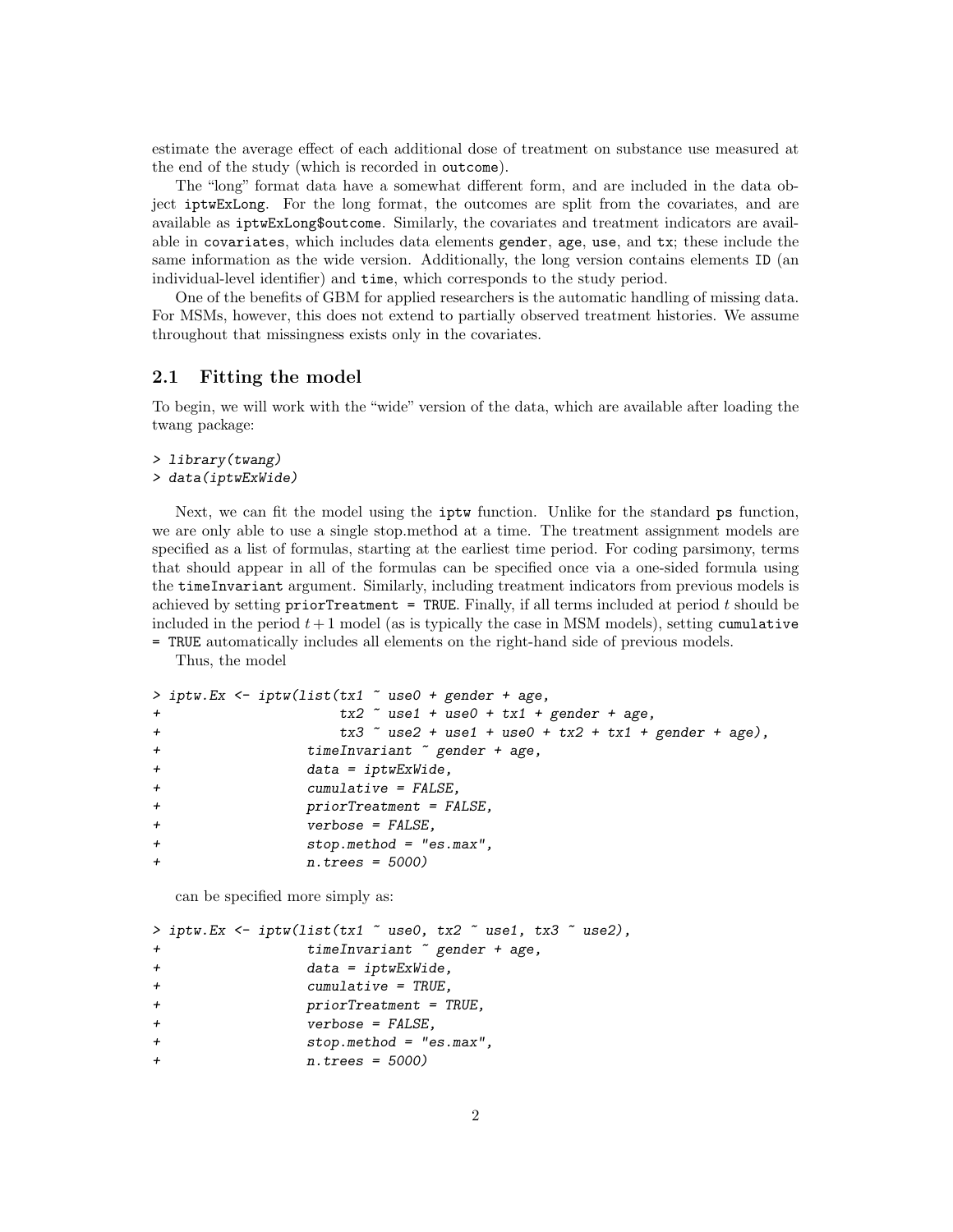After having fit the iptw object, the diagnostic checks are similar to those specified for ps objects.

First, we check to make sure that the GBM models were allowed to run long enough (i.e., n.trees is sufficiently large).



#### > plot(iptw.Ex, plots = 1)

Next, we can get a quick sense of the balance at each timepoint via

#### > summary(iptw.Ex)

```
Summary for time period 1 :
         n.treat n.ctrl ess.treat ess.ctrl max.es mean.es max.ks
unw 706 294 706.0000 294.0000 0.5891037 0.4095762 0.29446339
es.max.ATE 706 294 656.0565 216.4759 0.1515278 0.1137866 0.08297697
         max.ks.p mean.ks iter
unw NA 0.22414613 NA
es.max.ATE NA 0.06712223 1083
Summary for time period 2 :
         n.treat n.ctrl ess.treat ess.ctrl max.es mean.es max.ks
unw 508 492 508.0000 492.0000 0.38549444 0.23634295 0.19268933
es.max.ATE 508 492 476.1086 450.6308 0.08865164 0.05115476 0.04413115
         max.ks.p mean.ks iter
unw NA 0.13255874 NA
es.max.ATE NA 0.03689817 932
Summary for time period 3 :
         n.treat n.ctrl ess.treat ess.ctrl max.es mean.es max.ks
unw 585 415 585.0000 415.0000 0.4843836 0.26101696 0.24228195
es.max.ATE 585 415 541.1826 353.0498 0.1058231 0.05583461 0.05293126
         max.ks.p mean.ks iter
unw NA 0.1542375 NA
es.max.ATE NA 0.0410083 936
```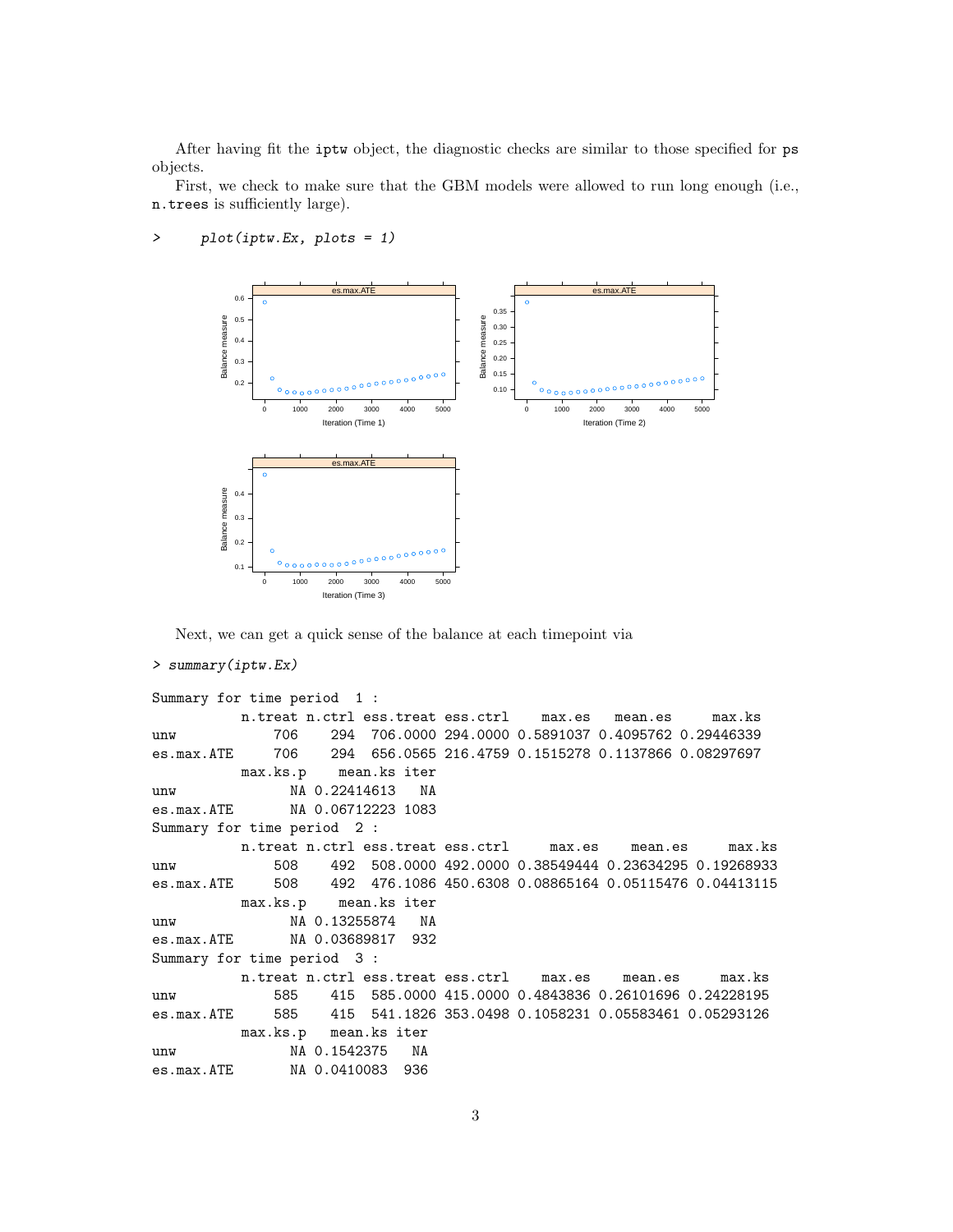> bal.table(iptw.Ex, timePeriods = 3) Balance at time 3 : \$unw tx.mn tx.sd ct.mn ct.sd std.eff.sz stat p ks ks.pval use0 0.064 1.018 -0.129 1.062 0.186 2.888 0.004 0.135 0.000 gender 0.544 0.499 0.390 0.488 0.307 4.849 0.000 0.153 0.000

age 43.002 13.391 38.267 14.198 0.340 5.322 0.000 0.186 0.000 use1 -0.043 0.506 -0.129 0.528 0.166 2.582 0.010 0.140 0.000 tx1 0.750 0.433 0.643 0.480 0.235 3.621 0.000 0.107 0.007 use2 -0.141 0.506 -0.198 0.531 0.109 1.687 0.092 0.116 0.003

Further detail regarding the model at, e.g., the third time period is available using

```
tx2 0.609 0.488 0.366 0.482 0.484 7.789 0.000 0.242 0.000
$es.max.ATE
      tx.mn tx.sd ct.mn ct.sd std.eff.sz stat p ks ks.pval
use0 -0.005 1.026 -0.041 1.021 0.035 0.531 0.596 0.041 0.840
gender 0.501 0.500 0.459 0.499 0.084 1.217 0.224 0.042 0.826
age 41.504 13.738 40.594 14.006 0.065 0.961 0.337 0.047 0.717
use1 -0.075 0.510 -0.090 0.509 0.031 0.463 0.643 0.040 0.873
tx1 0.723 0.448 0.700 0.459 0.052 0.778 0.437 0.024 0.999
use2 -0.164  0.510 -0.173  0.511  0.018  0.274  0.784  0.041  0.847
tx2 0.530 0.500 0.477 0.500 0.106 1.531 0.126 0.053 0.564
```
Next, we can examine propensity score overlap at each time point:

> plot(iptw.Ex, plots = 2)

```
es.max.ATE
                                                                              es.max.ATE
   2
             ●● ●●● ●
                                                          2
                                                                    ● ●
Treatment
                                                       Treatment
Treatment
                                                       Treatment
   1
                           ●
                                                          1
                                                                               ●
          0.2 0.4 0.6 0.8 1.0
                                                                   0.2 0.4 0.6 0.8
                 Propensity scores (Time 1)
                                                                        Propensity scores (Time 2)
                       es.max.ATE
   2
              。              ●      ●         ●
Treatment
Treatment
   1
                           ●
           0.2 0.4 0.6 0.8
```
These figures can focus on the results from particular time periods using the timePeriods argument:

> plot(iptw.Ex, plots = 2, timePeriods = 2:3)

Propensity scores (Time 3)

4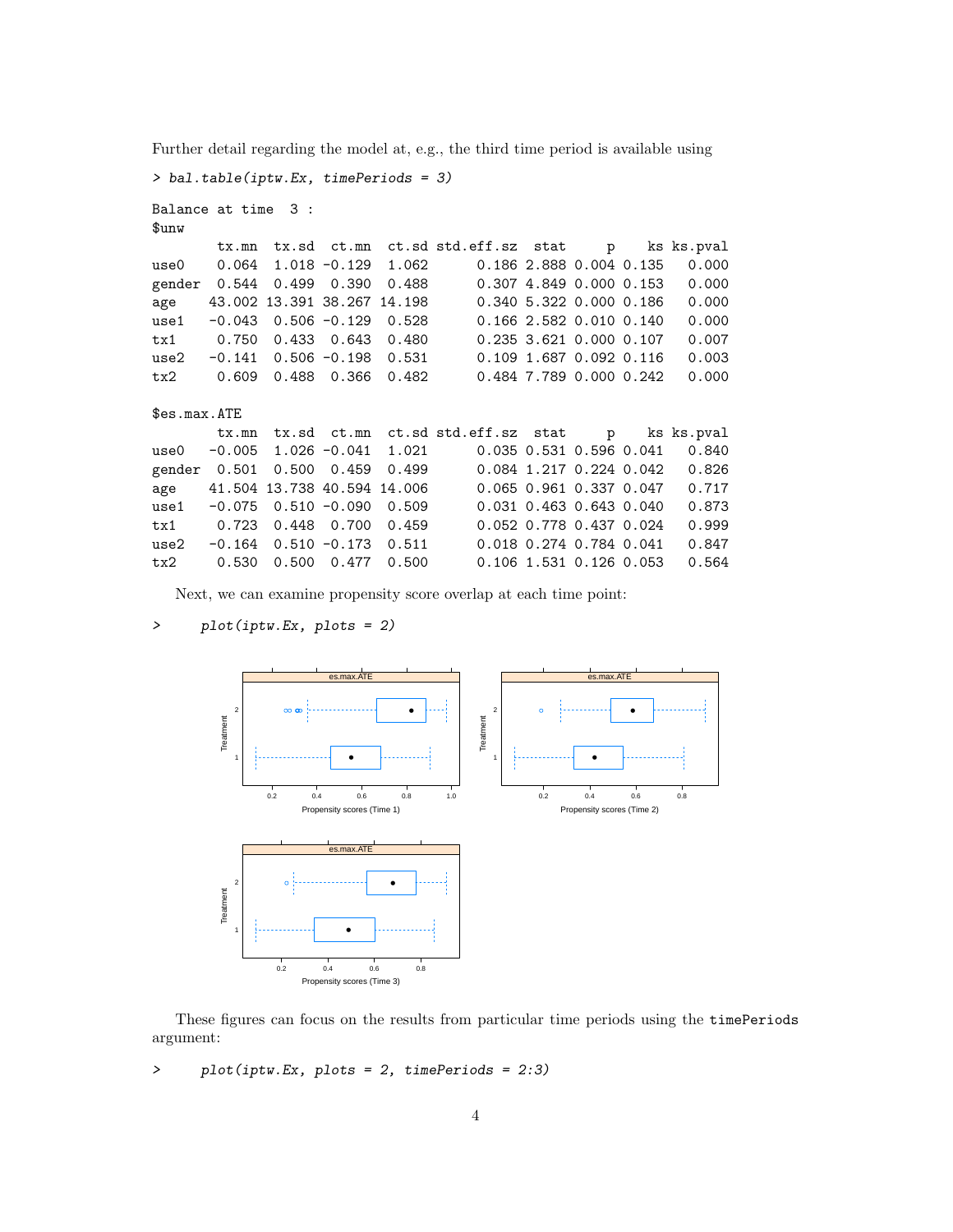

Next, we can check balance as measured by standardized mean differences between the treated and control samples at each of the time points by specifying plots = 3. As with other TWANG figures, we can specify  $color = FALSE$  to produce black and white figures.

#### > plot(iptw.Ex, plots = 3, color = FALSE)



Finally, we can compare the differences between the treated and control samples using  $t$ -test and KS  $p$ -values by specifying  $plots = 4$  and  $plots = 5$ , respectively.

> plot(iptw.Ex, plots = 4)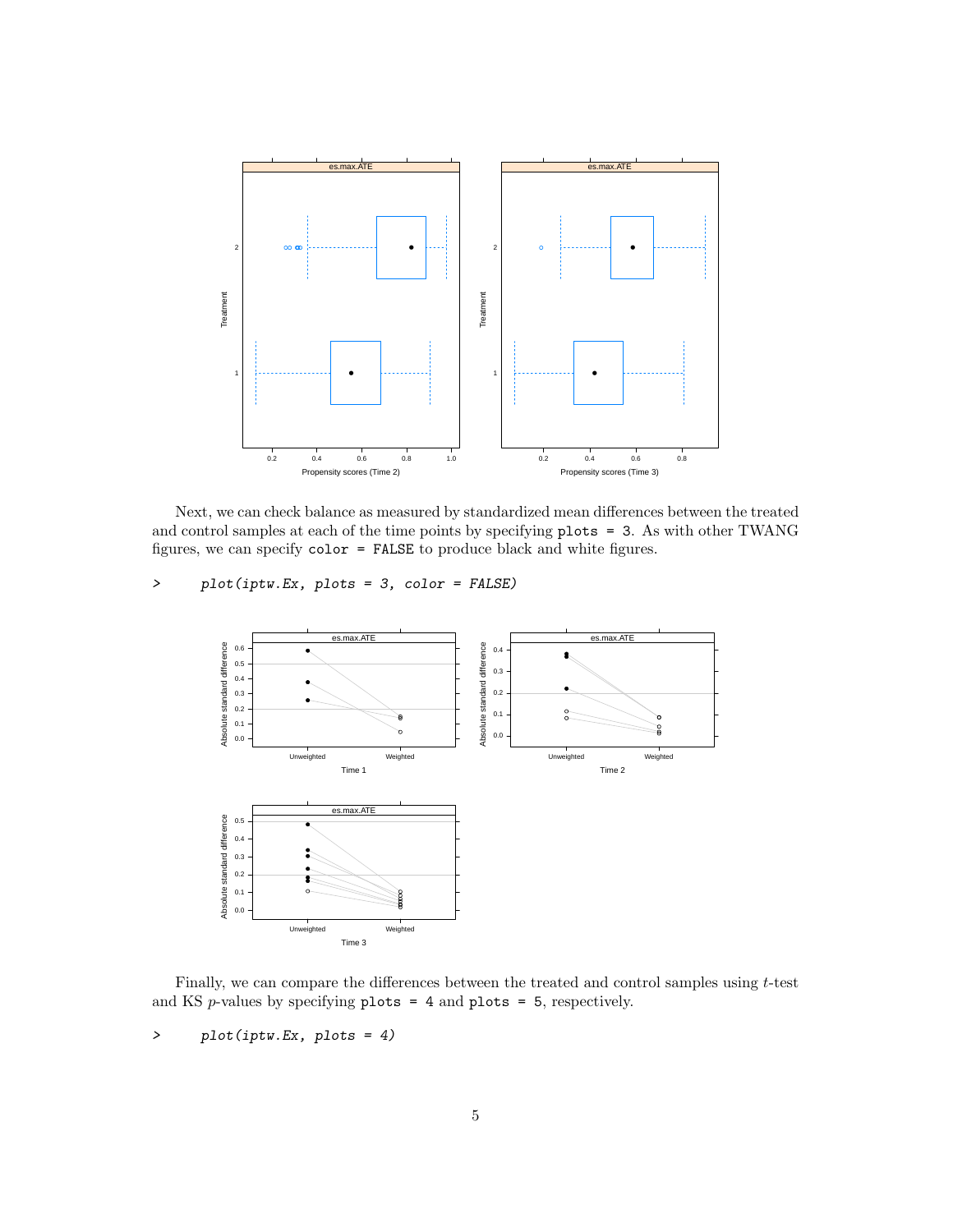

Further, iptw can accommodate treatments with more than two levels (McCaffrey et al., 2013). An example can be explored in the following call, though we do not discuss it further in this vignette. See the mnps vignette for more information on the diagnostic plots.

```
> data(mnIptwExWide)
> mniptw.Ex <- iptw(list(tx1 ~ use0, tx2 ~ use1, tx3 ~ use2),
+ timeInvariant ~ gender + age,
+ data = mnIptwExWide,
+ cumulative = TRUE,
+ priorTreatment = TRUE,
```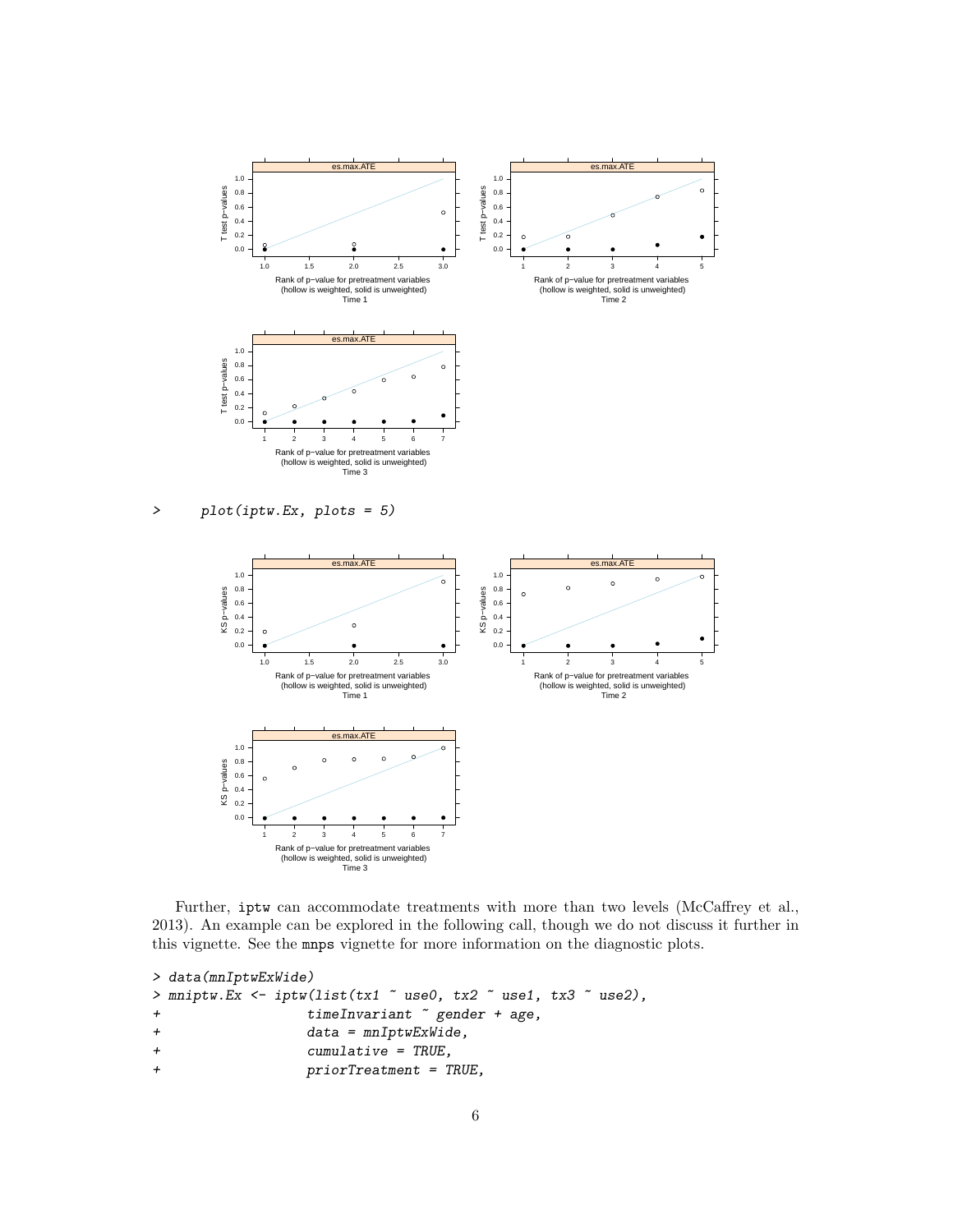```
+ verbose = FALSE,
+ stop.method = "es.max",
            n.trees = 5000)
```
### 3 Estimating treatment effects

After having estimated the relevant propensity scores, the final step is translating them into analytic weights and estimating treatment effects. Twang provides several functions to facilitate this process. For this analysis, we assume an additive treatment model, where the mean change in outcomes depends on the number of periods of treatment. Because the weights often have substantial variation, the weights are commonly *stabilized* where the standard inverse probability of treatment weights are multiplied by the estimated probability of receiving the treatment that each individual received, conditioning only on previous periods' treatment indicators.

To begin, we calculate unstablilized weights. These are computed as the inverse probability of treatment weight, and are available as

```
> unstabWt1 <- get.weights.unstab(iptw.Ex)
```
We can estimate the treatment effect using these unstabilized weights as follows. the number of periods of treatment for each individual

```
> nTx <- with(iptwExWide, tx1 + tx2 + tx3)
> outDatUnstab <- data.frame(outcome = iptwExWide$outcome,
+ nTx,
                     wt = unstabWt1$es.max.ATE)
> sv1unstab <- svydesign(~1, weights = ~wt, data = outDatUnstab)
```
We can then calculate the point estimate and 95% confidence interval using the unstabilized weights as

```
> fitUnstab <- svyglm(outcome ~ nTx, sv1unstab)
> coef(fitUnstab)
(Intercept) nTx
0.08297515 -0.12792957
> confint(fitUnstab)
                2.5 % 97.5 %
```
(Intercept) -0.03469127 0.20064158 nTx -0.18671861 -0.06914052

To calculate the stabilized weights, we additionally calculate a stabilizing factor that depends on on the marginal probabilities of treatment. This can be done via

```
> fitList <- list(glm(tx1 ~ 1, family = binomial, data = iptwExWide),
+ glm(tx2 ~ tx1, family = binomial, data = iptwExWide),
+ glm(tx3 \tilde{c} tx1 + tx2, family = binomial, data = iptwExWide))
> numWt <- get.weights.num(iptw.Ex, fitList)
> stabWt1 <- unstabWt1 * numWt
> outDatStab <- data.frame(outcome = iptwExWide$outcome,
+ nTx,
                     wt = stabWt1\es.max.ATE)
> sv1stab <- svydesign(~1, weights = ~wt, data = outDatStab)
```